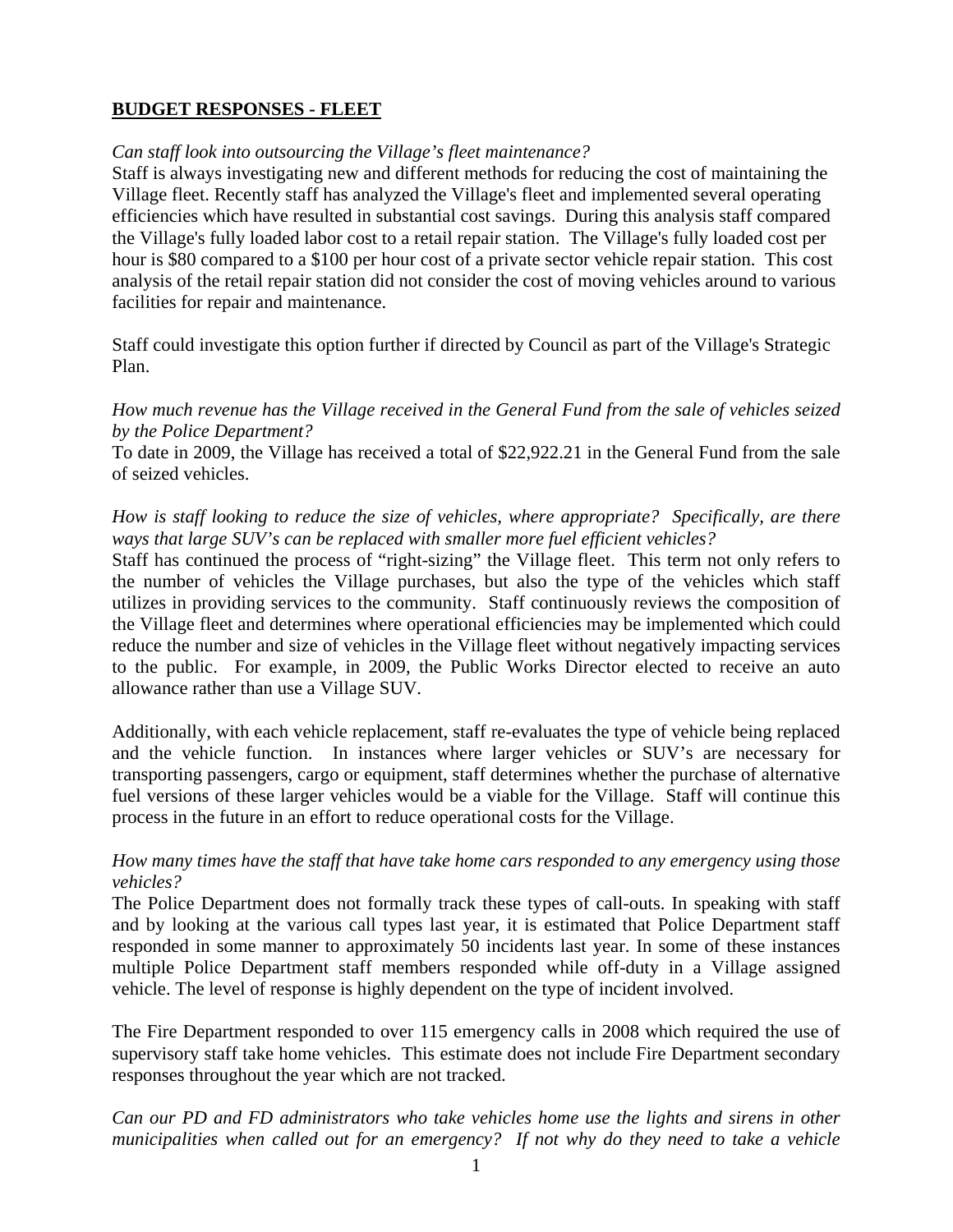*home? Can we have one Chief or Deputy Chief on call for an evening or weekend rather than all of them? How often have we had to call in off duty Chiefs or Deputy Chiefs for emergency events?* 

Police and Fire administrators are on call 24 hours a day. Police and Fire Department administrators could utilize lights and sirens on their vehicles when responding to emergencies. When responding to significant incidents, it is necessary to mobilize all Police and Fire supervisory personnel as these individuals are each responsible for the coordination and management of manpower and services during emergency response.

*Can the FD & PD operate on a one person on call system for a week / weekend / day only allowing 1 car per department to go home instead of 3?* 

Yes, the FD and PD could operate with fewer staff members with access to a Village vehicle. This would result in a change in the service level.

The Village requires that a few employees in leadership positions in the Police and Fire Departments respond to emergencies on a 24-hour per day basis. These employees, the Fire Chief, two Deputy Fire Chiefs, a Battalion Chief of Safety and Training, the Police Chief, two Deputy Police Chiefs, the Lieutenant of Investigations and one Detective, are assigned a Village vehicle with which to use in the case of an emergency response. These vehicles are equipped with equipment including lights and sirens, communication devices, a computer aided dispatch system and safety equipment.

These staff members perform leadership duties during emergency situations. Generally speaking, each staff member performs a distinct incident command function for which they are uniquely qualified and trained. In many emergency situations, multiple staff members are required to perform their duties at the same time. During emergency situations, these staff members are required to respond to the scene. Their leadership and incident command duties begin once they are alerted to the emergency and continue while they are in route to the emergency scene. Staff members use the equipment in the Village vehicle to perform their incident command duties.

If the number of Village vehicles were reduced, the level of emergency service provided would be affected in either of two ways; a delay in the commencement of incident command activities or a shift in the incident command activities to other on-duty staff members. First, the incident command duties could be delayed as the staff members drive their personal vehicles to the Fire Station or Police Station to retrieve their Village vehicles. Alternatively these incident command duties would have to be performed by staff members on duty within the Village. If the Village chooses to require on-duty staff members to perform incident command, additional staffing and training would be required.

If the Village would like to eliminate the driving of Village vehicles to staff member residences outside of Village limits, the Village could consider requiring certain staff members to reside within the Village. This would allow the incident command staff noted above to perform their duties during emergency situations without a delay in the commencement of incident command and without a shift of duties to other on-duty staff members.

#### *Can we begin to consider residency requirements for our FD & PD chiefs?*

Yes, this can be considered. Requiring residency may have an impact on the candidate pool for these positions and the cost of attracting and retaining employees. Generally, residency requirements decrease the candidate pool for these positions and increase the cost to the Village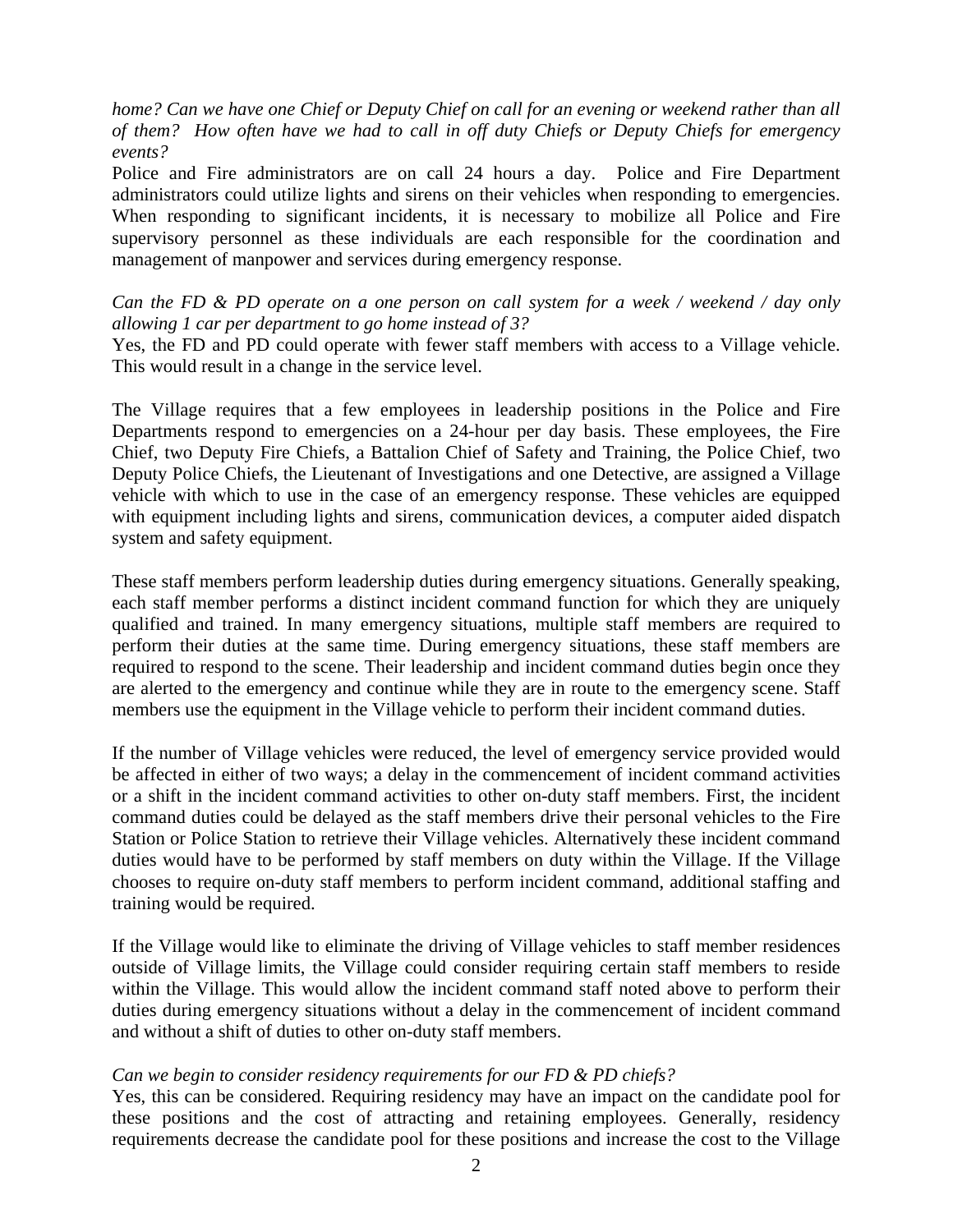in the form of higher salaries and reimbursement for relocation costs. Since there are very few municipalities within the metro area requiring residency, staff is not able to estimate the financial impact of requiring residency. The Village Manager recently discussed this issue with a leading municipal executive search consultant. She indicated that she recommends to her municipal clients to not require residency for positions other than the Manager because the candidate pool is significantly negatively impacted and that many offers of employment can not be finalized due to inability to negotiate salary and relocation expenses. The residency requirement can be looked at on an ongoing basis in other words for future hires.

## *Are the employees who take home a care willing to pay for some of the expense, say \$200 a month or some reasonable sum?*

Since the employees are allowed to use the vehicles for de minimis personal use only, and because the employees are required to use of the vehicles to travel to and from work to perform emergency response services required of their positions, charging a fee for the use of a Village vehicle does not seem appropriate.

## *Do the employees who have take home cars use them during the day to answer calls or are other vehicles available if needed?*

The employees use the Village vehicles to respond to calls during their scheduled working hours. With the recent reduction in the Village fleet, we have minimized the number of vehicles. While some may be available at certain times, the current fleet management system does not guarantee that a vehicle would be available. If all take-home vehicles were eliminated, there may be an opportunity to reduce the total number of cars available for the use by the entire PD and FD leadership team members. However, this would require significant analysis and may affect the way the Village responds to emergencies.

*Are take home cars allowed to be used as personal vehicles for non-village related activities?*  No. Pursuant to Village regulations, only de minimis personal use of the Village vehicles is permitted.

# *Are the take home vehicles right- sized and are there other options in the existing fleet to save on gas use and wear and tear?*

Yes. Staff recently completed an analysis of the entire Village fleet focusing on fleet reduction, right-sizing of vehicles, operating efficiencies and cost reduction. Staff feels that the vehicles are properly sized and equipped for their intended use. Staff continues to review the required functions of the vehicles and changes the make and model of the vehicle to meet these functions.

### *Has a car allowance ever been considered for the FD / PD admin positions allowing the employee to install emergency lights in their private vehicle or use the \$\$ for gas insurance and other expenses?*

Yes. In approximately 2002, the PD chiefs were provided a vehicle allowance in lieu of a Village vehicle. No lights, sirens or other equipment was installed on the personal vehicles. This practice was abandoned when it was determined that emergency response services declined under this approach. The installation of Village equipment on privately owned vehicles may be problematic. Questions of liability have been raised such as whose insurance would pay for an accident occurring while driving a private vehicle with the lights and sirens operating while responding to an emergency and would an individual be able to obtain insurance for their vehicle if they are required to use the vehicle to respond to emergencies? Operational questions have also been raised such as would the private vehicle be used by other members of the employee's